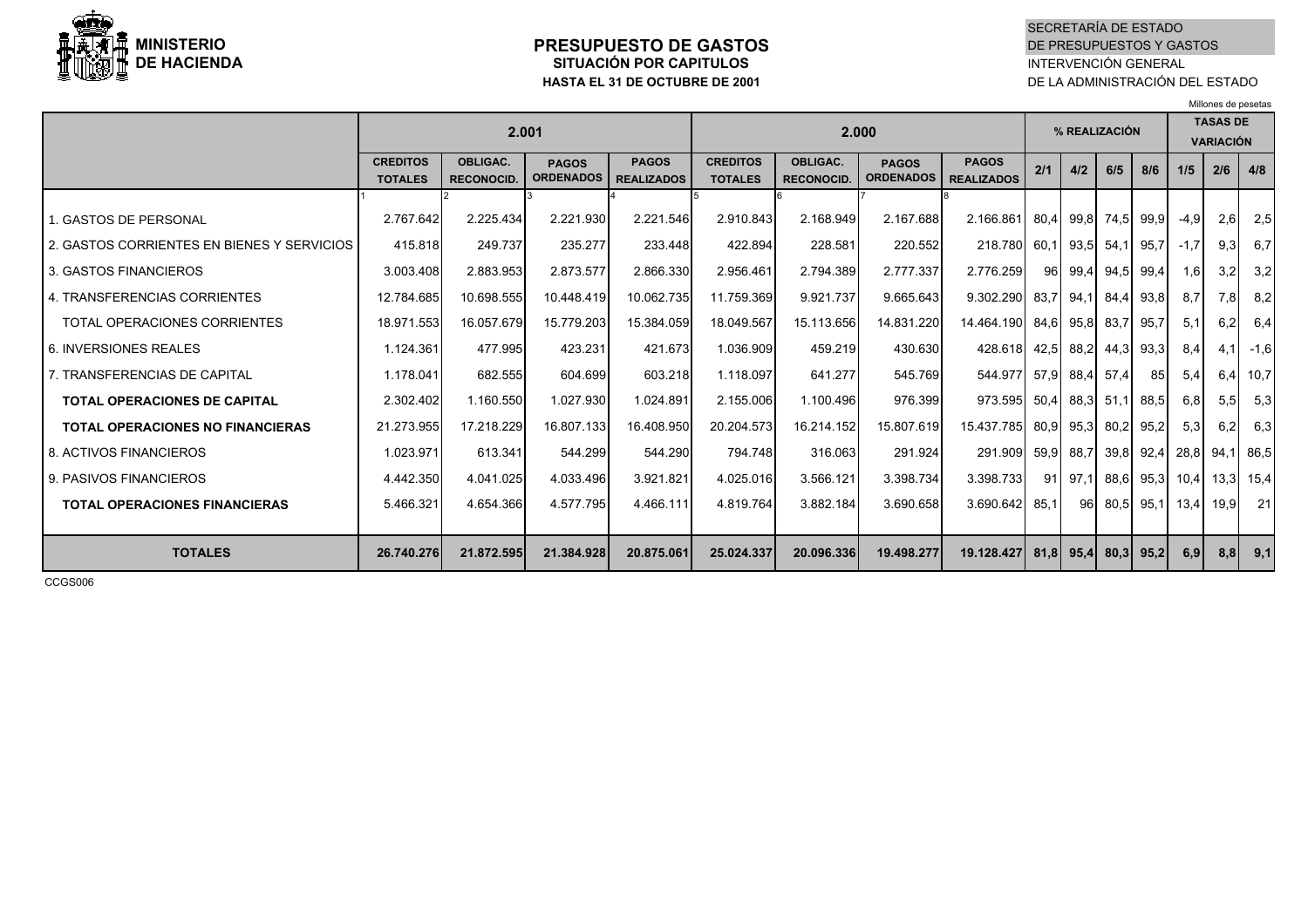

## **PRESUPUESTO DE GASTOSSITUACIÓN POR SECCIONES HASTA EL 31 DE OCTUBRE DE 2001**

## SECRETARÍA DE ESTADODE PRESUPUESTOS Y GASTOS INTERVENCIÓN GENERALDE LA ADMINISTRACIÓN DEL ESTADO

Millones de pesetas

| <b>SECCIONES</b>                      |            | <b>CREDITOS TOTALES</b> |                         |            | <b>COMPROMISOS DE GASTOS</b> |                         | <b>OBLIGACIONES RECONOCIDAS</b> |            |                         |           | $%$ DE<br><b>REALIZACIÓN</b> |
|---------------------------------------|------------|-------------------------|-------------------------|------------|------------------------------|-------------------------|---------------------------------|------------|-------------------------|-----------|------------------------------|
|                                       | 2.001      | 2.000                   | <b>VARIACIÓN</b><br>1/2 | 2.001      | 2.000                        | <b>VARIACIÓN</b><br>3/4 | 2.001                           | 2.000      | <b>VARIACIÓN</b><br>5/6 | 3/1       | 5/1                          |
|                                       |            |                         |                         | 3          |                              |                         | 5                               |            |                         |           |                              |
| CASA DE SU MAJESTAD EL REY            | 1.122      | 1.084                   | 3,5                     | 1.122      | 1.084                        | 3,5                     | 1.122                           | 1.084      |                         | 3.5 100.0 | 100,0                        |
| <b>CORTES GENERALES</b>               | 22.864     | 21.968                  | 4,1                     | 22.864     | 21.968                       | 4,1                     | 22.864                          | 21.968     |                         | 4,1 100,0 | 100,0                        |
| <b>TRIBUNAL DE CUENTAS</b>            | 6.767      | 6.248                   | 8,3                     | 4.581      | 4.467                        | 2,6                     | 4.551                           | 4.428      | 2,8                     | 67,7      | 67,3                         |
| TRIBUNAL CONSTITUCIONAL               | 2.248      | 2.006                   | 12,1                    | 1.512      | 1.443                        | 4,8                     | 1.480                           | 1.390      | 6,5                     | 67,3      | 65,8                         |
| <b>CONSEJO DE ESTADO</b>              | 1.392      | 1.290                   | 7,9                     | 891        | 883                          | 0,9                     | 863                             | 862        | 0.1                     | 64,0      | 62,0                         |
| DEUDA PÚBLICA                         | 7.637.783  | 6.978.042               | 9,5                     | 7.325.625  | 6.526.955                    | 12,2                    | 7.119.272                       | 6.358.366  | 12,0                    | 95,9      | 93,2                         |
| <b>CLASES PASIVAS</b>                 | 1.026.975  | 1.015.557               | 1,1                     | 1.026.975  | 990.357                      | 3,7                     | 852.153                         | 793.761    |                         | 7,4 100,0 | 83,0                         |
| CONSEJO GENERAL DEL PODER JUDICIAL    | 7.802      | 6.202                   | 25,8                    | 5.103      | 3.922                        | 30,1                    | 4.491                           | 3.580      | 25,4                    | 65,4      | 57,6                         |
| <b>ASUNTOS EXTERIORES</b>             | 147.500    | 145.800                 | 1,2                     | 116.837    | 112.870                      | 3,5                     | 104.716                         | 110.843    | $-5.5$                  | 79,2      | 71,0                         |
| <b>JUSTICIA</b>                       | 171.954    | 158.899                 | 8,2                     | 132.750    | 121.637                      | 9,1                     | 125.974                         | 115.301    | 9,3                     | 77,2      | 73,3                         |
| <b>DEFENSA</b>                        | 1.104.939  | 1.043.578               | 5,9                     | 889.923    | 821.757                      | 8,3                     | 744.335                         | 686.676    | 8,4                     | 80,5      | 67,4                         |
| <b>HACIENDA</b>                       | 284.609    | 260.211                 | 9,4                     | 219.844    | 196.371                      | 12,0                    | 183.245                         | 171.609    | 6,8                     | 77.2      | 64,4                         |
| <b>INTERIOR</b>                       | 750.981    | 746.171                 | 0,6                     | 591.214    | 584.639                      | 1,1                     | 551.870                         | 561.350    | $-1,7$                  | 78,7      | 73,5                         |
| <b>FOMENTO</b>                        | 1.176.394  | 1.086.204               | 8,3                     | 910.094    | 829.141                      | 9,8                     | 716.857                         | 654.259    | 9.61                    | 77.4      | 60,9                         |
| EDUCACIÓN, CULTURA Y DEPORTE          | 328.823    | 577.716                 | $-43,1$                 | 267.713    | 273.728                      | $-2,2$                  | 241.441                         | 252.312    | $-4,3$                  | 81,4      | 73,4                         |
| <b>TRABAJO Y ASUNTOS SOCIALES</b>     | 830.679    | 851.824                 | $-2,5$                  | 768.184    | 787.224                      | $-2,4$                  | 645.447                         | 689.544    | $-6,4$                  | 92,5      | 77,7                         |
| CIENCIA Y TECNOLOGÍA                  | 552.432    | 510.811                 | 8,1                     | 292.448    | 297.735                      | $-1,8$                  | 224.896                         | 183.169    | 22,8                    | 52,9      | 40,7                         |
| AGRICULTURA, PESCA Y ALIMENTACIÓN     | 237.368    | 228.845                 | 3,7                     | 182.210    | 191.622                      | $-4,9$                  | 160.077                         | 159.407    | 0.4                     | 76,8      | 67,4                         |
| ADMINISTRACIONES PÚBLICAS             | 82.241     | 74.012                  | 11,1                    | 62.989     | 60.054                       | 4,9                     | 48.152                          | 45.529     | 5,8                     | 76,6      | 58,5                         |
| <b>MEDIO AMBIENTE</b>                 | 316.299    | 301.762                 | 4,8                     | 251.707    | 231.068                      | 8,9                     | 152.182                         | 146.170    | 4,1                     | 79.6      | 48,1                         |
| <b>ECONOMÍA</b>                       | 571.530    | 514.014                 | 11,2                    | 471.290    | 355.432                      | 32,6                    | 414.333                         | 302.439    | 37,0                    | 82,5      | 72,5                         |
| <b>PRESIDENCIA</b>                    | 31.494     | 40.335                  | $-21,9$                 | 28.361     | 37.053                       | $-23,5$                 | 25.677                          | 32.739     | $-21.6$                 | 90,1      | 81,5                         |
| SANIDAD Y CONSUMO                     | 4.553.594  | 4.289.665               | 6,2                     | 4.549.601  | 4.283.996                    | 6,2                     | 4.163.653                       | 3.920.805  | 6,2                     | 99,9      | 91,4                         |
| <b>GASTOS DE DIVERSOS MINISTERIOS</b> | 266.036    | 294.190                 | $-9,6$                  | 226.521    | 234.833                      | $-3,5$                  | 188.462                         | 194.703    | $-3,2$                  | 85,1      | 70,8                         |
| <b>ENTES TERRITORIALES</b>            | 5.204.999  | 4.552.323               | 14,3                    | 5.052.850  | 4.484.259                    | 12,7                    | 4.224.799                       | 3.726.844  | 13,4                    | 97.1      | 81,2                         |
| FONDO DE COMPENSACIÓN INTERTERRIT.    | 187.807    | 182.332                 | 3,0                     | 47.000     | 182.332                      | $-74,2$                 | 47.000                          | 64.637     | $-27,3$                 | 25,0      | 25,0                         |
| RELACIONES FINANCIERAS CON LA U. E.   | 1.233.644  | 1.133.248               | 8,9                     | 902.683    | 892.561                      | 1,1                     | 902.683                         | 892.561    | 1,1                     | 73,2      | 73,2                         |
|                                       |            |                         |                         |            |                              |                         |                                 |            |                         |           |                              |
| <b>TOTALES</b>                        | 26.740.276 | 25.024.337              | 6,9                     | 24.352.892 | 22.529.391                   | 8,1                     | 21.872.595                      | 20.096.336 | 8,8                     | 91,1      | 81,8                         |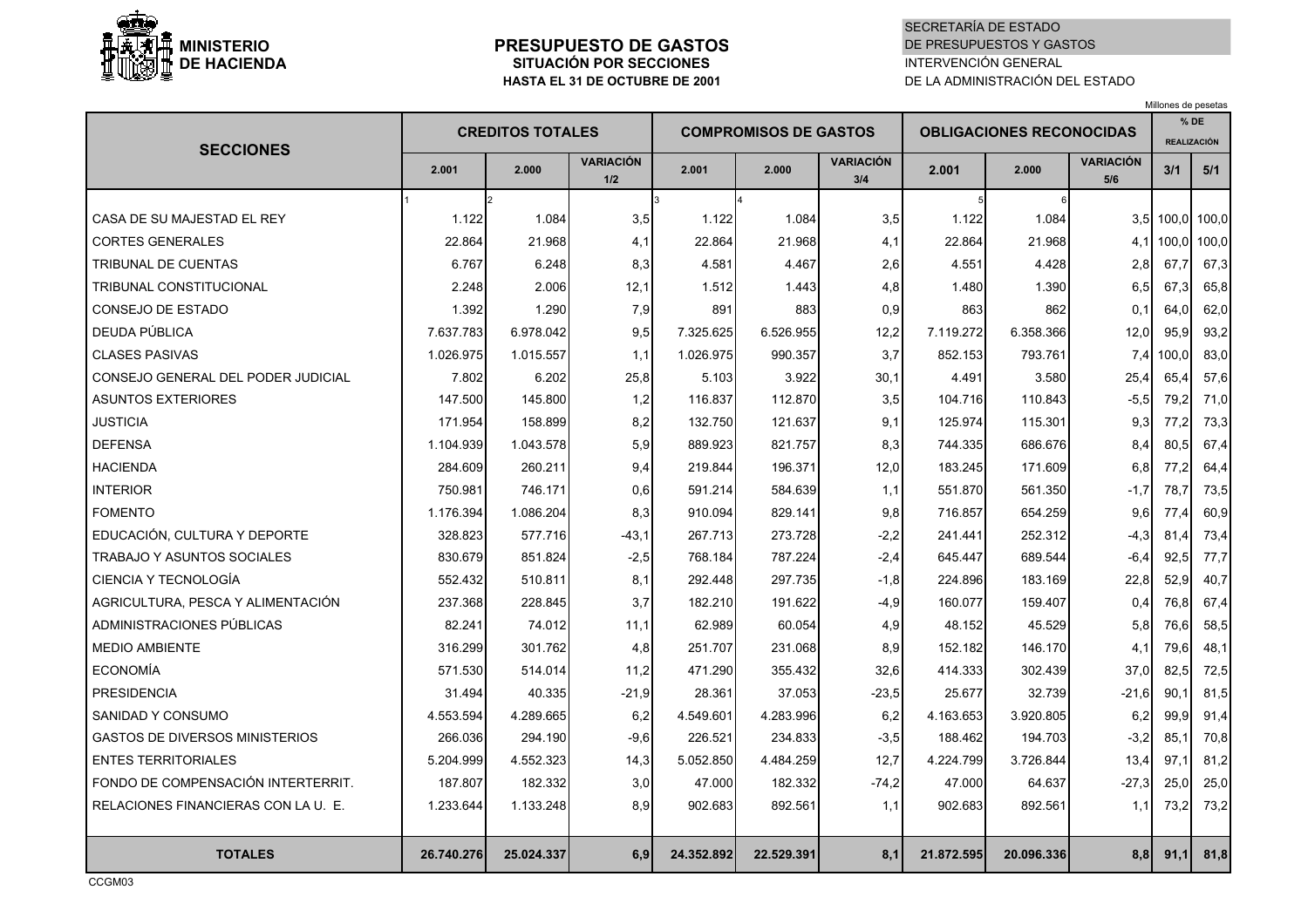

### **PRESUPUESTO DE GASTOSSITUACIÓN POR SECCIONESHASTA EL 31 DE OCTUBRE DE 2001**

### SECRETARÍA DE ESTADODE PRESUPUESTOS Y GASTOSINTERVENCIÓN GENERALDE LA ADMINISTRACIÓN DEL ESTADO

Millones de pesetas

**VARIACIÓN VARIACIÓN VARIACIÓN1/2 3/4 5/6**1 2 13 4 15 5 6 CASA DE SU MAJESTAD EL REY 1.122 1.084 3,5 1.122 1.084 3,5 1.122 1.084 3,5 100 100 CORTES GENERALES 22.864 21.968 4,1 22.847 21.953 4,1 22.847 21.953 4,1 99,9 99,9 TRIBUNAL DE CUENTAS 4.551 4.428 2,8 4.535 4.426 2,5 4.535 4.402 3 99,6 99,6 TRIBUNAL CONSTITUCIONAL 1.480 1.390 6,5 1.480 1.389 6,6 1.480 1.388 6,6 100 100 CONSEJO DE ESTADO | 863| 862| 0,1| 859| 854| 0,6| 855| 853| 0,2| 99,5| 99,1 DEUDA PÚBLICA 7.119.272 6.358.366 <sup>12</sup> 7.101.442 6.174.069 15 6.982.540 6.173.002 13,1 99,7 98,1 CLASES PASIVAS 852.153 793.761 7,4 851.728 793.733 7,3 851.720 793.733 7,3 100 99,9 CONSEJO GENERAL DEL PODER JUDICIAL 4.491 3.580 25,4 4.384 3.576 22,6 4.348 3.525 23,3 97,6 96,8 ASUNTOS EXTERIORES 104.716 110.843 -5,5 100.168 105.298 -4,9 99.913 105.238 -5,1 95,7 95,4 JUSTICIA 125.974 115.301 9,3 125.111 114.053 9,7 124.961 113.934 9,7 99,3 99,2 DEFENSA 744.335 686.676 8,4 717.646 672.373 6,7 716.358 671.201 6,7 96,4 96,2 HACIENDA 183.245 171.609 6,8 176.322 158.336 11,4 176.236 158.053 11,5 96,2 96,2 INTERIOR 551.870 561.350 -1,7 544.401 558.564 -2,5 543.904 557.875 -2,5 98,6 98,6 FOMENTO 716.857 654.259 9,6 633.063 598.885 5,7 632.113 597.779 5,7 88,3 88,2 EDUCACIÓN, CULTURA Y DEPORTE | 241.441 252.312 -4,3 230.490 243.574 -5,4 230.078 243.376 -5,5 95,5 95,3 TRABAJO Y ASUNTOS SOCIALES 645.447 689.544 -6,4 511.519 515.655 -0,8 495.421 499.901 -0,9 79,3 76,8 CIENCIA Y TECNOLOGÍA 224.896 183.169 22,8 210.117 173.885 20,8 209.798 173.613 20,8 93,4 93,3 AGRICULTURA, PESCA Y ALIMENTACIÓN 160.077 159.407 0,4 127.486 113.261 12,6 126.588 112.824 12,2 79,6 79,1 ADMINISTRACIONES PÚBLICAS 48.152 45.529 5,8 44.492 41.721 6,6 44.380 41.536 6,8 92,4 92,2 MEDIO AMBIENTE 152.182 146.170 4,1 146.443 137.705 6,3 146.133 137.314 6,4 96,2 96 ECONOMÍA 414.333 302.439 37 362.203 274.641 31,9 361.980 274.160 32 87,4 87,4 PRESIDENCIA 25.677 32.739 -21,6 22.006 30.265 -27,3 21.889 30.220 -27,6 85,7 85,2 SANIDAD Y CONSUMO 4.163.653 3.920.805 6,2 4.143.196 3.902.358 6,2 3.774.005 3.554.864 6,2 99,5 90,6 GASTOS DE DIVERSOS MINISTERIOS | 188.462 194.703 -3,2 187.099 194.279 -3,7 187.088 194.279 -3,7 99,3 99,3 ENTES TERRITORIALES 4.224.799 3.726.844 13,4 4.210.851 3.715.948 13,3 4.210.851 3.715.928 13,3 99,7 99,7 FONDO DE COMPENSACIÓN INTERTERRIT. | 47.000 64.637 -27,3 35.506 53.834 -34 35.506 53.834 -34 75,5 75,5 RELACIONES FINANCIERAS CON LA U. E. | 902.683 892.561 1,1 868.412 892.558 -2.7 868.412 892.558 -2.7 96.2 96.2 TOTALES | 21.872.595| 20.096.336| 8,8| 21.384.928| 19.498.277| 9,7| 20.875.061| 19.128.427| 9,1| 97,8| 95,4 **SECCIONES2.001 2.000OBLIGACIONES RECONOCIDAS2.001**2.000  $\frac{\text{VARTATION}}{5/6}$  3/1 **PAGOS ORDENADOS PAGOS REALIZADOS2.001% DEREALIZACIÓN2.0000 1 11.2.001 5/1 5/1 5/1 5/1 5/1**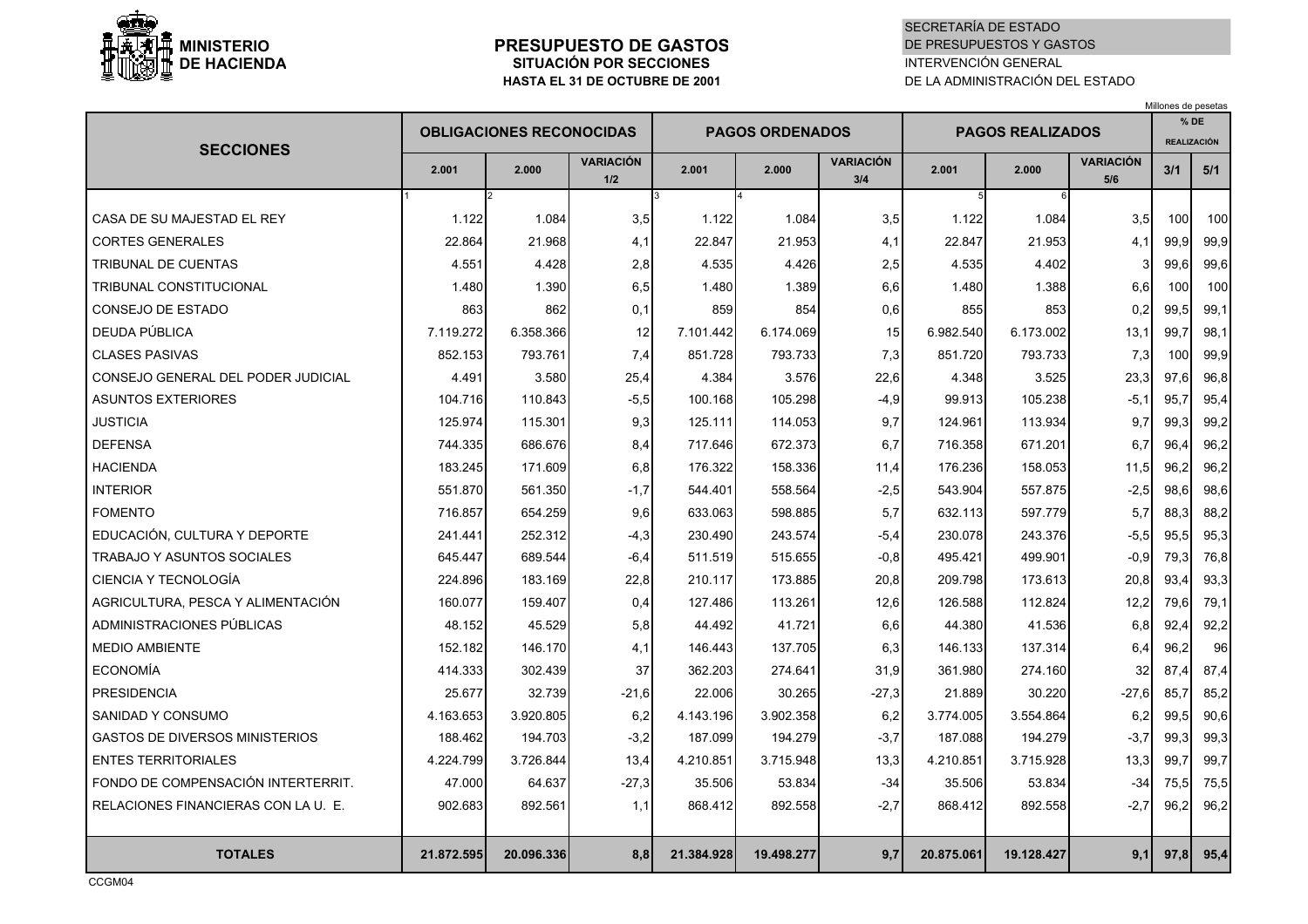

## **PRESUPUESTO DE GASTOS MODIFICACIONES DE CREDITOS POR CAPITULOS HASTA EL 31 DE OCTUBRE DE 2001**

## SECRETARÍA DE ESTADODE PRESUPUESTOS Y GASTOS INTERVENCIÓN GENERALDE LA ADMINISTRACIÓN DEL ESTADO

Millones de pesetas

|                                            | <b>CREDITOS</b><br><b>INICIALES</b> | <b>EXTRAORD.</b><br><b>Y SUPLEMENT.</b> | <b>AMPLIABLES</b> | <b>TRANSFERENCIAS</b> | <b>INCORPORADOS</b> | <b>GENERADOS</b><br><b>POR INGRESOS</b> | <b>ANULACIONES</b><br><b>Y OTROS</b> | <b>CREDITOS</b><br><b>TOTALES</b> |
|--------------------------------------------|-------------------------------------|-----------------------------------------|-------------------|-----------------------|---------------------|-----------------------------------------|--------------------------------------|-----------------------------------|
|                                            |                                     |                                         |                   |                       |                     |                                         |                                      |                                   |
| 1. GASTOS DE PERSONAL                      | 2.769.228                           | 4.866                                   | 1.152             | $-13.145$             |                     | 5.539                                   |                                      | 2.767.642                         |
| 2. GASTOS CORRIENTES EN BIENES Y SERVICIOS | 350.723                             |                                         | 42.071            | 2.690                 | 5.139               | 15.209                                  |                                      | 415.818                           |
| 3. GASTOS FINANCIEROS                      | 2.836.234                           |                                         | 166.580           | 594                   |                     |                                         |                                      | 3.003.408                         |
| 4. TRANSFERENCIAS CORRIENTES               | 12.535.038                          | 39.522                                  | 148.041           | 6.391                 | 11.934              | 43.757                                  |                                      | 12.784.685                        |
| <b>TOTAL OPERACIONES CORRIENTES</b>        | 18.491.223                          | 44.388                                  | 357.844           | $-3.470$              | 17.073              | 64.505                                  |                                      | 18.971.553                        |
| 6. INVERSIONES REALES                      | 1.095.286                           |                                         | 577               | $-4.837$              | 13.762              | 19.573                                  |                                      | 1.124.361                         |
| 7. TRANSFERENCIAS DE CAPITAL               | 1.107.511                           | 8.374                                   | 9.500             | 9.432                 | 41.246              | 1.979                                   |                                      | 1.178.041                         |
| <b>TOTAL OPERACIONES DE CAPITAL</b>        | 2.202.797                           | 8.374                                   | 10.077            | 4.595                 | 55.008              | 21.552                                  |                                      | 2.302.402                         |
| <b>TOTAL OPERACIONES NO FINANCIERAS</b>    | 20.694.020                          | 52.762                                  | 367.921           | 1.125                 | 72.081              | 86.057                                  |                                      | 21.273.955                        |
| 8. ACTIVOS FINANCIEROS                     | 828.582                             |                                         |                   | 194.373               |                     | 1.015                                   |                                      | 1.023.971                         |
| 9. PASIVOS FINANCIEROS                     | 3.555.824                           |                                         | 1.082.013         | $-195.487$            |                     |                                         |                                      | 4.442.350                         |
| <b>TOTAL OPERACIONES FINANCIERAS</b>       | 4.384.406                           |                                         | 1.082.013         | $-1.114$              |                     | 1.015                                   |                                      | 5.466.321                         |
|                                            |                                     |                                         |                   |                       |                     |                                         |                                      |                                   |
| <b>TOTALES</b>                             | 25.078.426                          | 52.762                                  | 1.449.934         | 11                    | 72.081              | 87.072                                  |                                      | 26.740.276                        |

CCGM25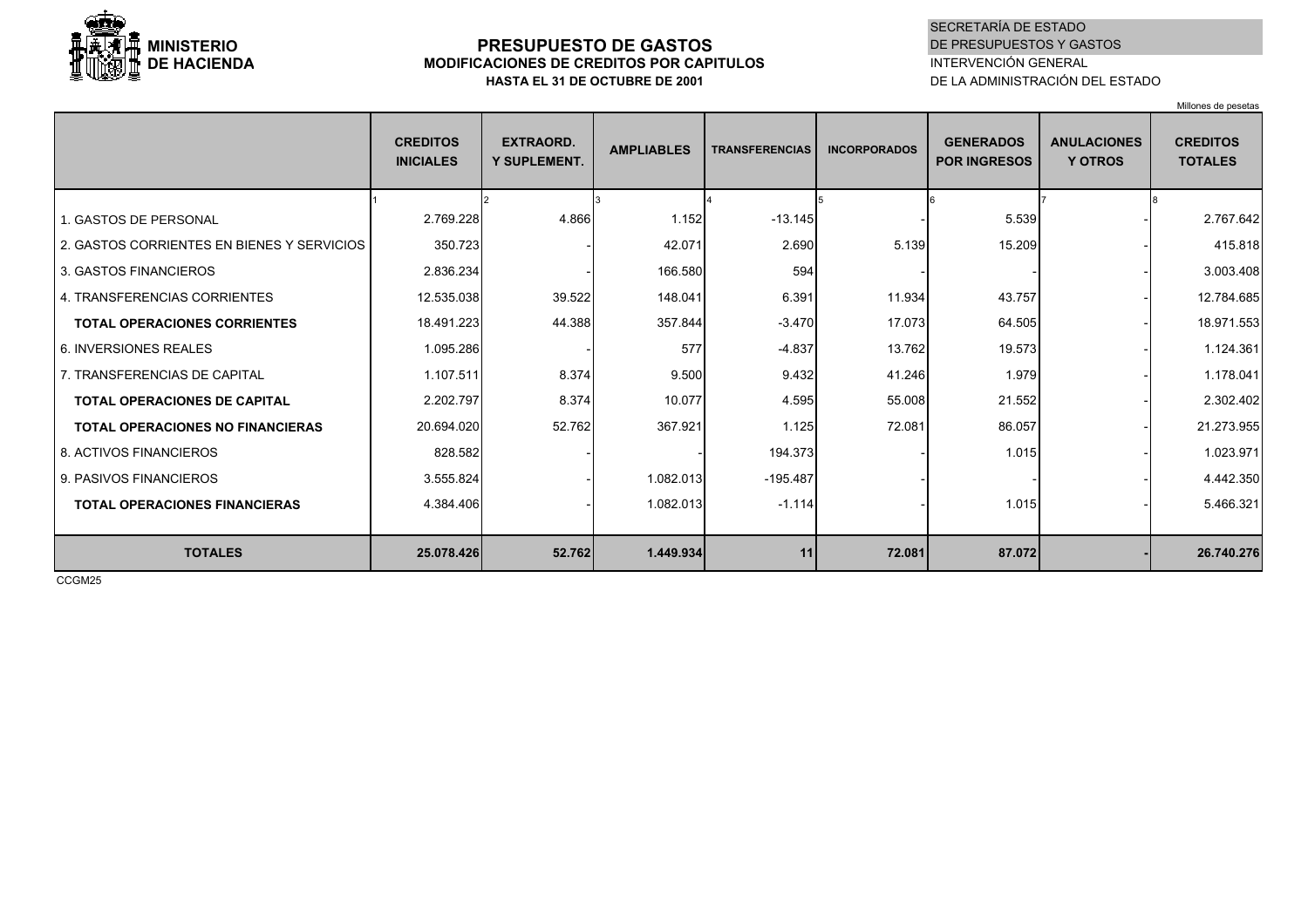

# **PRESUPUESTO DE GASTOS MODIFICACIONES DE CREDITOS POR SECCIONES HASTA EL 31 DE OCTUBRE DE 2001**

### SECRETARÍA DE ESTADODE PRESUPUESTOS Y GASTOS INTERVENCIÓN GENERALDE LA ADMINISTRACIÓN DEL ESTADO

Millones de pesetas

| <b>SECCIONES</b>                      | <b>CREDITOS</b><br><b>INICIALES</b> | <b>EXTRAORD.</b><br><b>Y SUPLEMENT.</b> | <b>AMPLIABLES</b> | <b>TRANSFEREN.</b> | <b>INCORPORADOS</b> | <b>GENERADOS</b><br><b>POR INGRESOS</b> | <b>ANULACIONES</b><br><b>Y OTROS</b> | <b>CREDITOS</b><br><b>TOTALES</b> |
|---------------------------------------|-------------------------------------|-----------------------------------------|-------------------|--------------------|---------------------|-----------------------------------------|--------------------------------------|-----------------------------------|
|                                       |                                     | $\mathcal{P}$                           |                   |                    |                     |                                         |                                      |                                   |
| CASA DE SU MAJESTAD EL REY            | 1.122                               |                                         |                   |                    |                     |                                         |                                      | 1.122                             |
| <b>CORTES GENERALES</b>               | 22.864                              |                                         |                   |                    |                     |                                         |                                      | 22.864                            |
| TRIBUNAL DE CUENTAS                   | 6.767                               |                                         |                   |                    |                     |                                         |                                      | 6.767                             |
| TRIBUNAL CONSTITUCIONAL               | 2.248                               |                                         |                   |                    |                     |                                         |                                      | 2.248                             |
| CONSEJO DE ESTADO                     | 1.392                               |                                         |                   |                    |                     |                                         |                                      | 1.392                             |
| DEUDA PÚBLICA                         | 6.389.192                           |                                         | 1.248.593         |                    |                     |                                         |                                      | 7.637.783                         |
| <b>CLASES PASIVAS</b>                 | 1.026.975                           |                                         |                   |                    |                     |                                         |                                      | 1.026.975                         |
| CONSEJO GENERAL DEL PODER JUDICIAL    | 7.649                               |                                         |                   |                    |                     | 153                                     |                                      | 7.802                             |
| <b>ASUNTOS EXTERIORES</b>             | 143.232                             |                                         | 3.751             | 466                |                     | 53                                      |                                      | 147.500                           |
| <b>JUSTICIA</b>                       | 171.790                             |                                         |                   | $-213$             |                     | 378                                     |                                      | 171.954                           |
| <b>DEFENSA</b>                        | 1.008.847                           |                                         | 39.772            | 5.997              | 18.169              | 32.157                                  |                                      | 1.104.939                         |
| <b>HACIENDA</b>                       | 257.238                             |                                         | 198               | 816                |                     | 26.360                                  |                                      | 284.609                           |
| <b>INTERIOR</b>                       | 728.938                             |                                         | 4.710             | 3.750              | 11.961              | 1.621                                   |                                      | 750.981                           |
| <b>FOMENTO</b>                        | 1.158.296                           | 15.561                                  |                   | 103                |                     | 2.435                                   |                                      | 1.176.394                         |
| EDUCACIÓN, CULTURA Y DEPORTE          | 324.126                             | 13.096                                  | 577               | $-10.179$          | 50                  | 1.152                                   |                                      | 328.823                           |
| <b>TRABAJO Y ASUNTOS SOCIALES</b>     | 821.542                             |                                         | 6.483             | 656                | 629                 | 1.367                                   |                                      | 830.679                           |
| CIENCIA Y TECNOLOGÍA                  | 552.502                             |                                         |                   | $-593$             |                     | 524                                     |                                      | 552.432                           |
| AGRICULTURA, PESCA Y ALIMENTACIÓN     | 236.107                             |                                         |                   | $-296$             | 30                  | 1.524                                   |                                      | 237.368                           |
| ADMINISTRACIONES PÚBLICAS             | 73.549                              | 6.000                                   | 353               | 485                |                     | 1.855                                   |                                      | 82.241                            |
| <b>MEDIO AMBIENTE</b>                 | 311.979                             | 4.247                                   | 39                | $-1.191$           |                     | 1.223                                   |                                      | 316.299                           |
| <b>ECONOMÍA</b>                       | 547.350                             | 13.858                                  | 9.760             | 10                 |                     | 557                                     |                                      | 571.530                           |
| <b>PRESIDENCIA</b>                    | 31.201                              |                                         |                   | 277                |                     | 18                                      |                                      | 31.494                            |
| SANIDAD Y CONSUMO                     | 4.537.850                           |                                         | 42                |                    |                     | 15.695                                  |                                      | 4.553.594                         |
| <b>GASTOS DE DIVERSOS MINISTERIOS</b> | 276.589                             |                                         |                   | $-10.552$          |                     |                                         |                                      | 266.036                           |
| <b>ENTES TERRITORIALES</b>            | 5.058.872                           |                                         | 135.656           | 10.470             |                     |                                         |                                      | 5.204.999                         |
| FONDO DE COMPENSACIÓN INTERTERRIT.    | 146.565                             |                                         |                   |                    | 41.242              |                                         |                                      | 187.807                           |
| RELACIONES FINANCIERAS CON LA U. E.   | 1.233.644                           |                                         |                   |                    |                     |                                         |                                      | 1.233.644                         |
|                                       |                                     |                                         |                   |                    |                     |                                         |                                      |                                   |
| <b>TOTALES</b>                        | 25.078.426                          | 52.762                                  | 1.449.934         | 11                 | 72.081              | 87.072                                  |                                      | 26.740.276                        |